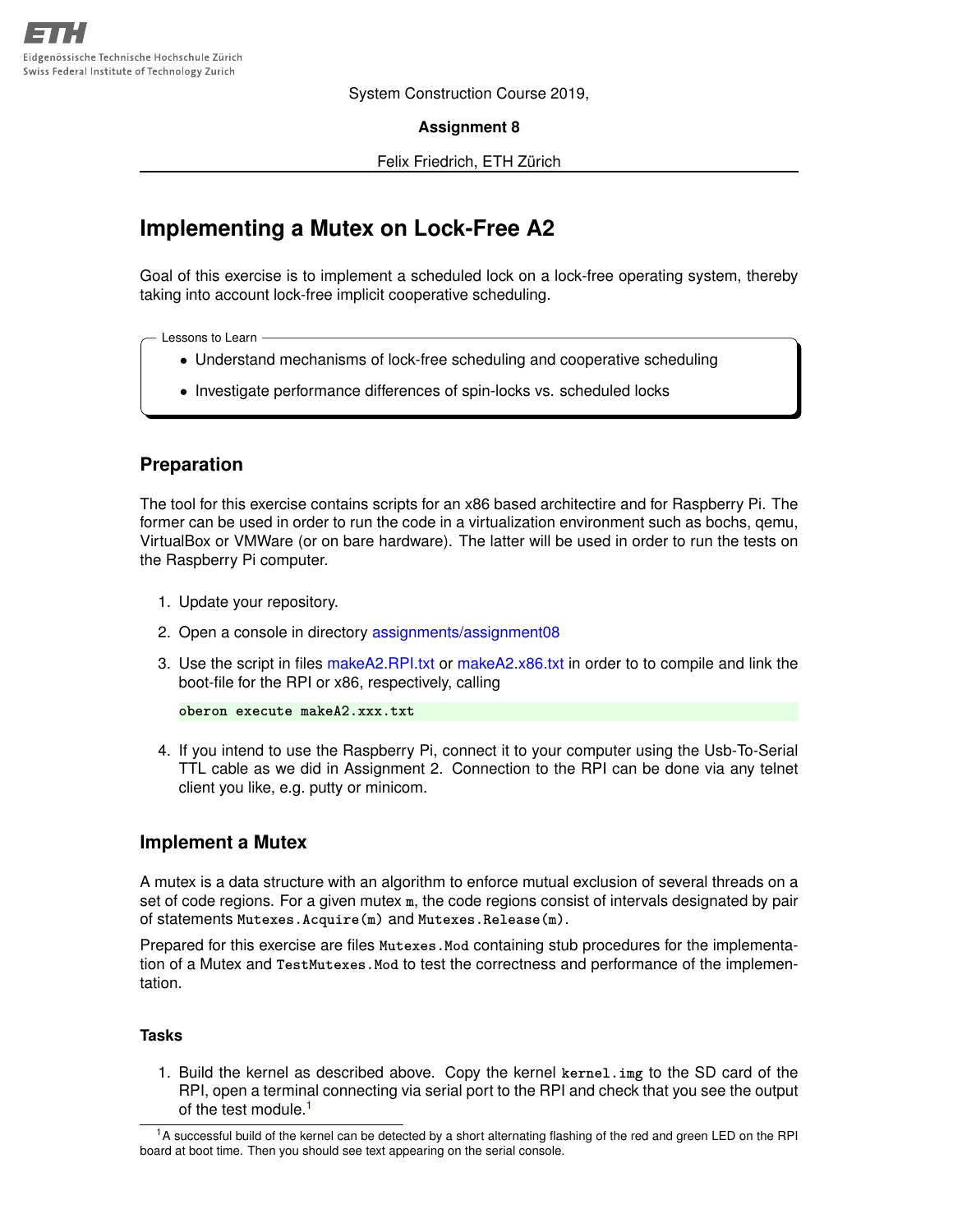*System Construction Course 2019, 8* 2

- 2. The stub module **Mutexes.Mod** does not implement a mutex yet. Implement a mutex as a CAS-based Spin-lock first. Check that it works and observe its performance.
- 3. Modify the implementation of the mutexes in **Mutexes.Mod** such that they employ a scheduled lock. Of course, you are free to experiment later and implement a hybrid scheme but for now you "just" implement the mutex such that when the mutex is currently taken by a different process, then the process goes sleeping on a waiting queue. Test correctness and performance of your implementation.

## **Hints**

- The expression **CAS(v, oldvalue, newvalue)** returns the observed value of the variable **v** with the corresponding type of **v**.
- **Activities.GetCurrentActivity()** returns the currently running activity (process).
- Module **Queues.Mod** contains a lock-free queue with precautions against the ABA problem using Hazard-Pointers as discussed in the lecture. While you are encouraged to browse and understand the implementation, you can consider it a given and don't have to worry about lock-free queues in this assignment.

Declare a lock free queue as **q: Queues.Queue;**.

A call of **Queues.Enqueue(act,q)** enqueues an activity **act** to queue **q**.

A call of **Queues.Dequeue(it,q)** dequeues an item **it** from queue **q**. It returns **TRUE** upon success.

Recall that type guards of the form **it(Activities.Activity)** can be used in order to interprete **it** as of type **Activities.Activity** in a type-safe way.

• The most intricate part of this assignment is about scheduling. Recall from the lecture that it is often required to execute a switch finalizer on behalf of the new scheduled thread as indicated with the following lines of code:

```
IF Activities.Select (nextAct, Activities.IdlePriority) THEN
 Activities.SwitchTo (nextAct, MySwitchFinalizer, ADDRESS OF MyData);
 Activities.FinalizeSwitch;
END;
```
**Activities.Select** fetches a new process from the ready queues with at least idle priority.

**Activities.SwitchTo** performs a synchronous context switch to **nextAct**. This resumed activity continues its execution by first calling the specified finalizer procedure with the given argument. As a rule of this lock-free kernel, each invocation of **Activities.SwitchTo** must be followed by a call to the **Activities.FinalizeSwitch**. This finalizes the task switch performed by calling the task switch finalizer of the previously suspended activity. The interface of the task switch finalizer is as follows.

```
PROCEDURE MySwitchFinalizer(previous {UNTRACED}: Activities.Activity;
          myData {UNTRACED}: POINTER {UNSAFE} TO MyData)
```
• Be aware that in lock-free programming at any times something can happen. Consider all possible interleavings.